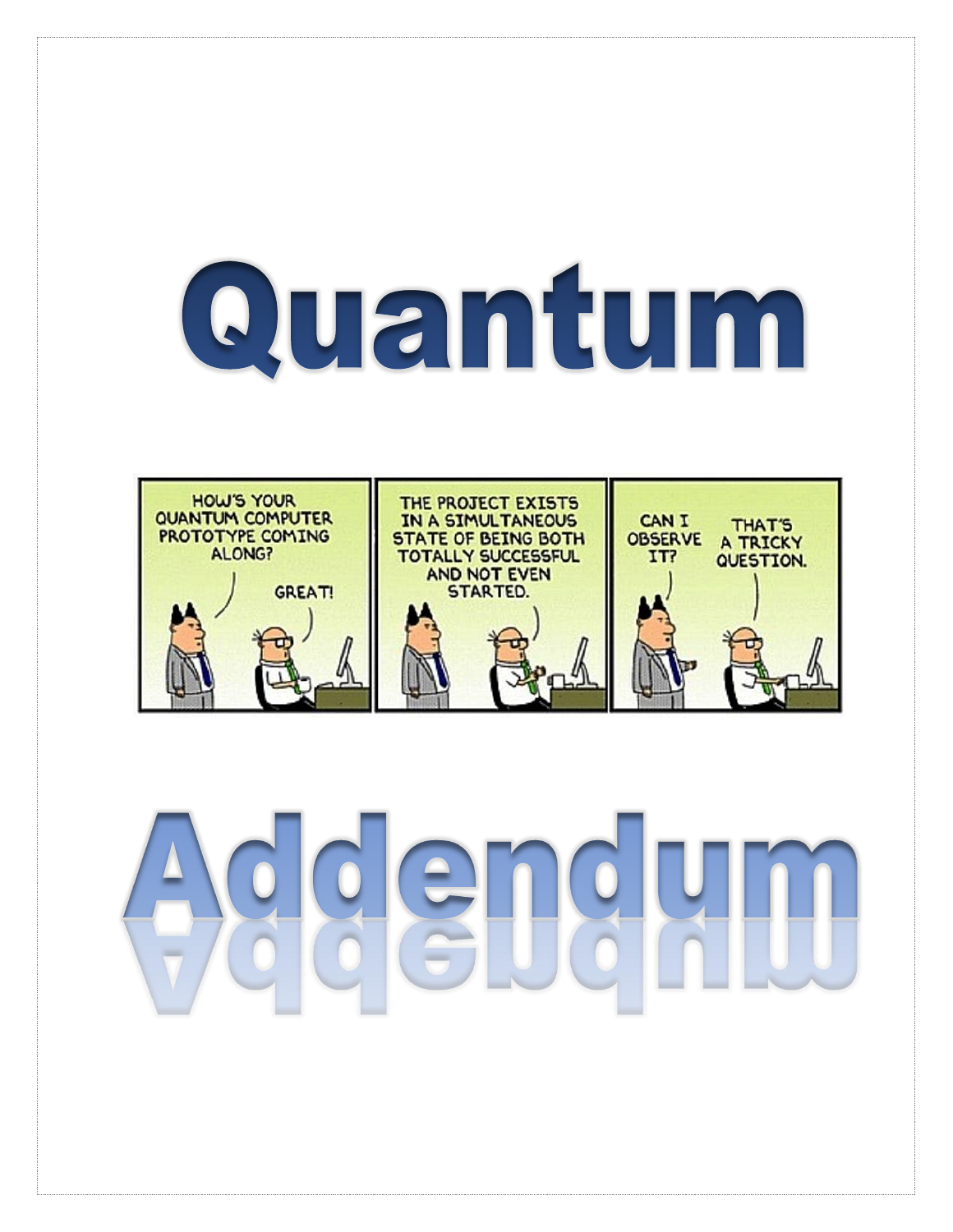### **1.1 Quantum Addendum**

*Note: This page is presented as a later addendum to the last page of the original review of quantum physics entitled '[An Unqualified Commentary](http://www.mysearch.org.uk/website1/html/725.Conclusions.html)', which veered off into some of the wider issues surrounding modern science. As such, it was felt that some form of summary of the issues that ordinary people, i.e. me, find so hard to accept about quantum physics might be useful.*

The *[opening page](http://www.mysearch.org.uk/website1/html/323.Quantum.html)* of this discussion made reference to a quote by Richard Feynman, in 1965, where he made the suggestion that '*nobody understands quantum mechanics'*. Whether this statement remains true today after some 50 years or so of additional research might be debated, but not necessarily refuted. However, it was also highlighted that this review of quantum theory did not pretend to carry any weight of authority regarding this subject, although it had tried to carry out an honest duty of inquiry, as far as it might be understood by somebody in general. Possibly, due to both these limitations, the outcome of the initial review led to a sense of '*confusion*' about many of the apparent contradictions underpinning the current *[particle model](http://www.mysearch.org.uk/website1/html/558.Particles.html)* predicated on so many *[mathematical abstractions](http://www.mysearch.org.uk/website1/html/571.Mathematics.html)* and *[philosophical interpretations](http://www.mysearch.org.uk/website1/html/614.Philosophy.html)* linked to modern *[quantum field theory](http://www.mysearch.org.uk/website1/html/588.QFT.html)*.

#### *But where to start given the overall complexity of quantum theory?*

In some ways, we might start at the beginning, where the work of *[Planck](http://www.mysearch.org.uk/website1/html/519.Radiation.html)* and *[Bohr](http://www.mysearch.org.uk/website1/html/521.Quantized.html)* first introduced the idea of quantisation. Without going into the details outlined in the links provided, the idea of the quantisation of energy in a black-body radiator or the definition of atomic orbitals appears very difficult to explain in terms of any particle model, but may make more sense, if considered as a wave model. For in both cases, the quantisation might be linked to the fact that energy or orbitals might only be supported, if considered in terms of integral wavelengths. Therefore, in this context, one of the first issues that anybody has to overcome is the ambiguity that the fundamental workings of the universe require the acceptance of a *[wave-particle duality](http://www.mysearch.org.uk/website1/html/522.Duality.html)*. Of course, in many ways, human perception was also to blame for this situation as it had led *[classical physics](http://www.mysearch.org.uk/website1/html/203.Classical.html)* to be predicated on just 4 fundamental units of tangible measurement, i.e. time, distance, mass and charge. In this respect, energy [kg.m<sup>2</sup>/s<sup>2</sup>] could only be described using the notion of physical mass [kg] rather than in terms of an energy-density [joules/m<sup>3</sup> ]. In this context, there was an enduring legacy that *[energy](http://www.mysearch.org.uk/website3/html/27.Energy.html)* was associated with, and transported by, some form of mass particle, although this was clearly understood not to be the case in *[electromagnetic theory](http://www.mysearch.org.uk/website1/html/465.Theory.html)* as early as the 19<sup>th</sup> century. If the idea of energy-density is pursued, it might also be realised that a wave mechanism might be the only realistic causal solution for transporting scalar energy of rest mass in space-time. As such, the duality of the semantics within quantum physics might be described as a fundamentally problematic assumption, which then led to other problems.

### *But was this duality the only issue of confusion?*

As a single page addendum, there is no exhaustive attempt being may to list all of the issues that might generally be characterised as '*quantum weirdness*'. However, when first trying to understand quantum physics, there are possibly a number of key assumptions that have to be kept in mind. One of the most important, is the '*knowledge gap'* between the initial and final state of a quantum system, where the description of cause and effect might appear to be missing. In this context, there is a quantum assumption that some processes are simply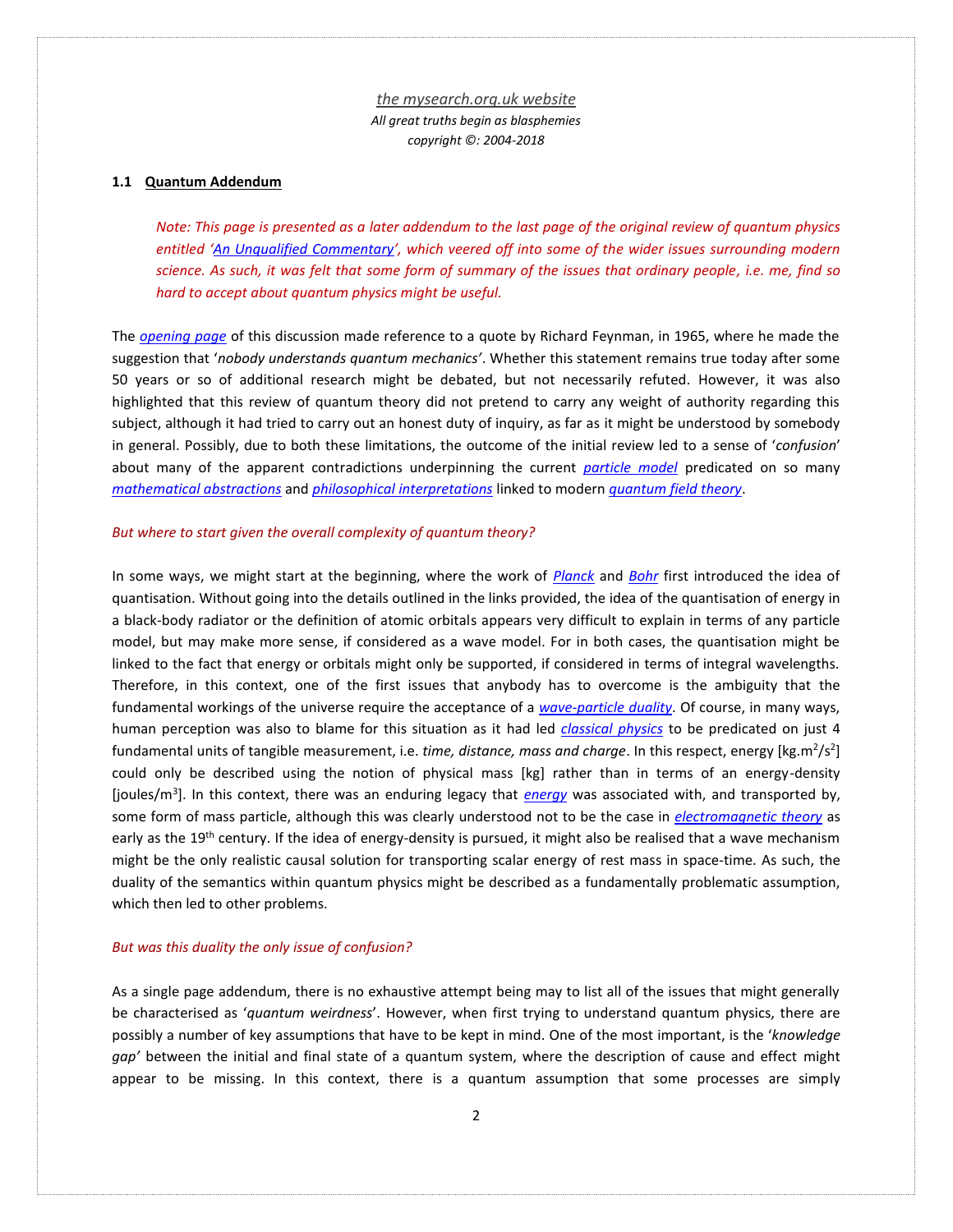'*unobservable*', but which then opens the door to other assumptions. For example, the *[wave-particle duality](http://www.mysearch.org.uk/website1/html/522.Duality.html)* might also be considered as an aspect of the '*unobservable*' nature of the quantum realm characterised in terms of the *[double slit experiment](http://www.mysearch.org.uk/website1/html/546.Double-Slit.html)*. According to quantum theory, this experiment might initially be considered from a particle perspective that produces a statistical interference pattern that disappears when we try to measure which slit the particles are passing through. Of course, we might also revert back to a wave perspective to explain the interference patterns although the same *['measurement problem](https://en.wikipedia.org/wiki/Measurement_problem)*' is still encountered and the interference pattern is again lost. However, although not an accepted position of quantum theory, might we consider the idea that any measurement of a wave, existing on the quantum scale, may be disrupted due to *[decoherence](http://www.mysearch.org.uk/website1/html/582.Coherence.html)* of the wave structure passing through the slit being measured. If so, might we then consider whether the '*unobservable*', but disturbed, state of this quantum system has an understandable effect that destroys the interference pattern.

#### *What else might be described as unobservable?*

We might also consider the *'unobservable*' nature of the quantum universe in terms of its description of the *[particle-like nature](http://www.mysearch.org.uk/website1/html/523.Compton.html)* of the photon rather than its wave-like nature, as originally proposed by *[electromagnetic](http://www.mysearch.org.uk/website1/html/465.Theory.html)  [theory](http://www.mysearch.org.uk/website1/html/465.Theory.html)*. As far as is known, there is no accepted structure for a photon, such that within a quantum system we might only define an initial state source and final state destination in terms of cause and effect. As such, a photon is also an '*unobservable*' quantum effect, but one assumed to be capable of transporting energy [E=hf] between two points as a function of time, as defined by its velocity [c] in vacuum. Of course, we might add many other unobservable quantum mechanisms, such as *[virtual particles](http://www.mysearch.org.uk/website1/html/595.Virtual.html)*, which are require to explain a transition between the initial and final state of a quantum system. However, within the wider description of *[Quantum](http://www.mysearch.org.uk/website1/html/589.Dynamics.html)  [Electro-Dynamics](http://www.mysearch.org.uk/website1/html/589.Dynamics.html)*, the unobservable nature of photons and virtual particles might only be seen as the '*tip-of-the-iceberg*' when trying to describe the actual causal mechanisms at work within these unobserved transition between the initial and final state of a quantum system. As such, much of the verification of quantum theory now appears to come to rest based on a mathematical vindication.

#### *OK, but what other issues of concern might be cited?*

Another fundamental assumption associated with any quantum system is often described in terms of *[Heisenber](http://www.mysearch.org.uk/website1/html/543.Uncertainty.html)g's [uncertainty principle,](http://www.mysearch.org.uk/website1/html/543.Uncertainty.html)* although Heisenberg himself only described this effect in terms of an *'indeterminacy*' of either position or momentum. According to quantum physics, we might consider this assumption in terms of either a point-particle within a wider *[particle model](http://www.mysearch.org.uk/website1/html/557.Concepts.html)* or some sort of wave structure within a conceptual *[quantum field](http://www.mysearch.org.uk/website1/html/564.Fields.html)* of some description. Of course, we might immediately question the physical reality of a '*point-particle*' that has no obvious existence beyond being a concept within a mathematical model. However, if we switch to a wave model, we might consider whether the description of any wave-particle has to ultimately give way to a degree of positional ambiguity based on an energy-density distribution spread across some possibly extended standing wave structure. If so, might we then begin to understand why the idea of an exact position within any wave structure might be subject to a degree of uncertainty or indeterminacy, which would also lead to a similar problem with momentum as it is predicated on a change in position as a function of time. However, the *[semantics of quantum](http://www.mysearch.org.uk/website1/html/561.Semantics.html)  [physics](http://www.mysearch.org.uk/website1/html/561.Semantics.html)* appears to favour the somewhat ambiguous description of quantum fluctuations, where any causal wave mechanisms are subsumed into the mathematical abstraction of the *[quantum wave interpretation](http://www.mysearch.org.uk/website1/html/548.Interpretation.html)* and the classical idea of a *[force replaced by](http://www.mysearch.org.uk/website1/html/563.Forces.html) an interaction* mediated by a force-carrier '*particle*', i.e. a type of boson.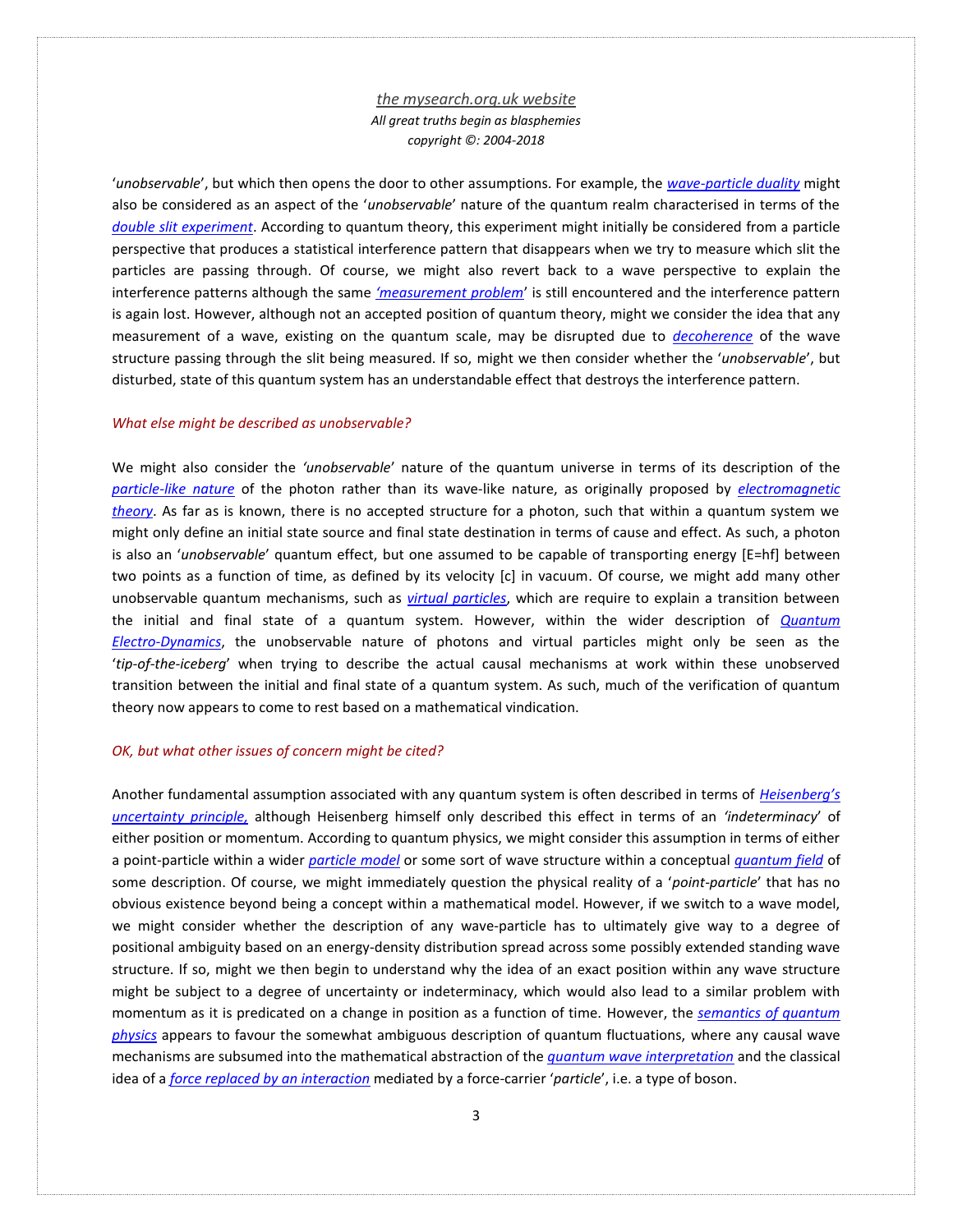#### *So, what is the fundamental causal mechanism in quantum physics?*

Following on from previous concerns, one of the fundamental uncertainties in quantum mechanics might be said to be the *[interpretation of the wave-function](http://www.mysearch.org.uk/website1/html/548.Interpretation.html)* itself, if it only describes a mathematical probability, where its time evolution proceeds on the assumption that *[matter waves](http://www.mysearch.org.uk/website1/html/526.Matter.html)* are subject to *[dispersion](http://www.mysearch.org.uk/website1/html/525.Dispersion.html)*.

*Note: The dispersion assumption has been questioned on the grounds that the implied velocity [v], linked to classical kinetic energy [mv<sup>2</sup> /2], is dependent on the mass [m] of the wave-matter particle as a whole, i.e. E=hf=mc<sup>2</sup> . However, there might be a suggestion that each frequency [f] within the assumed harmonic frequency distribution of a matter-wave, which is classically assumed to lead to the dispersion of the matter-wave, would have its own implied energy-mass [m=hf/c<sup>2</sup> ].*

*Note: It is also highlighted that a matter-wave particle with zero velocity [v=0] would have an infinite wavelength [κ=2π/λ] or zero frequency [ω=2πf], such that its wave structure might conform to some form of 3D standing wave. If so, would we also need to understand how this standing wave structure might propagate in space-time with velocity [v=0..c] - see [Beat Waves](http://www.mysearch.org.uk/website3/html/41.Beats.html) by way of illustrative example. In such a [speculative 3D wave model](http://www.mysearch.org.uk/website3/html/2.WSE.html)*, *the underlying travelling waves that form the composite beat wave might all propagate with velocity [c] in free-space, where the composite matter-wave would not really be a wave, but*  rather an interference effect with an associated energy distribution at some given point in space. If so, might *we still need to question what it physically means for a wave-matter particle to 'disperse' in space as a function of time as described in th[e wave function collapse.](http://www.mysearch.org.uk/website1/html/549.Collapse.html)*

Within the limited space of this addendum of perceived quantum weirdness, we might now turn our attention to the issue of *[quantum entanglement](http://www.mysearch.org.uk/website1/html/551.Entanglement.html)*, which is described as a phenomenon that occurs when pairs or groups of *'particles'* are said not to exist in independent quantum state. As such, any measurement of one component of an entangled quantum system is assumed to cause an '*unobserved*' collapse of a mathematical probability wave-function after which any component *'particles'* of the final state have to assume certain physical characteristics irrespective of the distances between these particles. While most modern descriptions of entanglement quickly resort to the mathematical abstractions and assumptions of quantum theory, we might initially reference the historical example of the EPR paradox.

*Note: While the term* '*[EPR paradox](https://en.wikipedia.org/wiki/EPR_paradox)*' *has been used to link to the Wikipedia description, it is possibly misleading of the original 1935 intention of Einstein, Podolsky and Rosen. For it is possibly more accurate to simply describe their 'preference' for physics to be predicated on causality rather than philosophical conjecture of unobserved transitions. In this context, the EPR paper forwarded the basic argument that if physical reality could be described in terms of causal mechanisms, then aspects of the quantum model were incomplete and that some elements of reality were simply not understood within the limits of quantum theory. In this context, it might be argued that the purpose of the 1935 EPR paper was only to raise a debate about the 'incompleteness' of quantum mechanics, at that time, rather as a total rejection of the model.*

We will generalise the EPR example in terms of an initial quantum state being associated with a *'particle'* with quantum *'spin-0*' that eventually decays into a final state consisting of two '*particles*', e.g. A and B. However,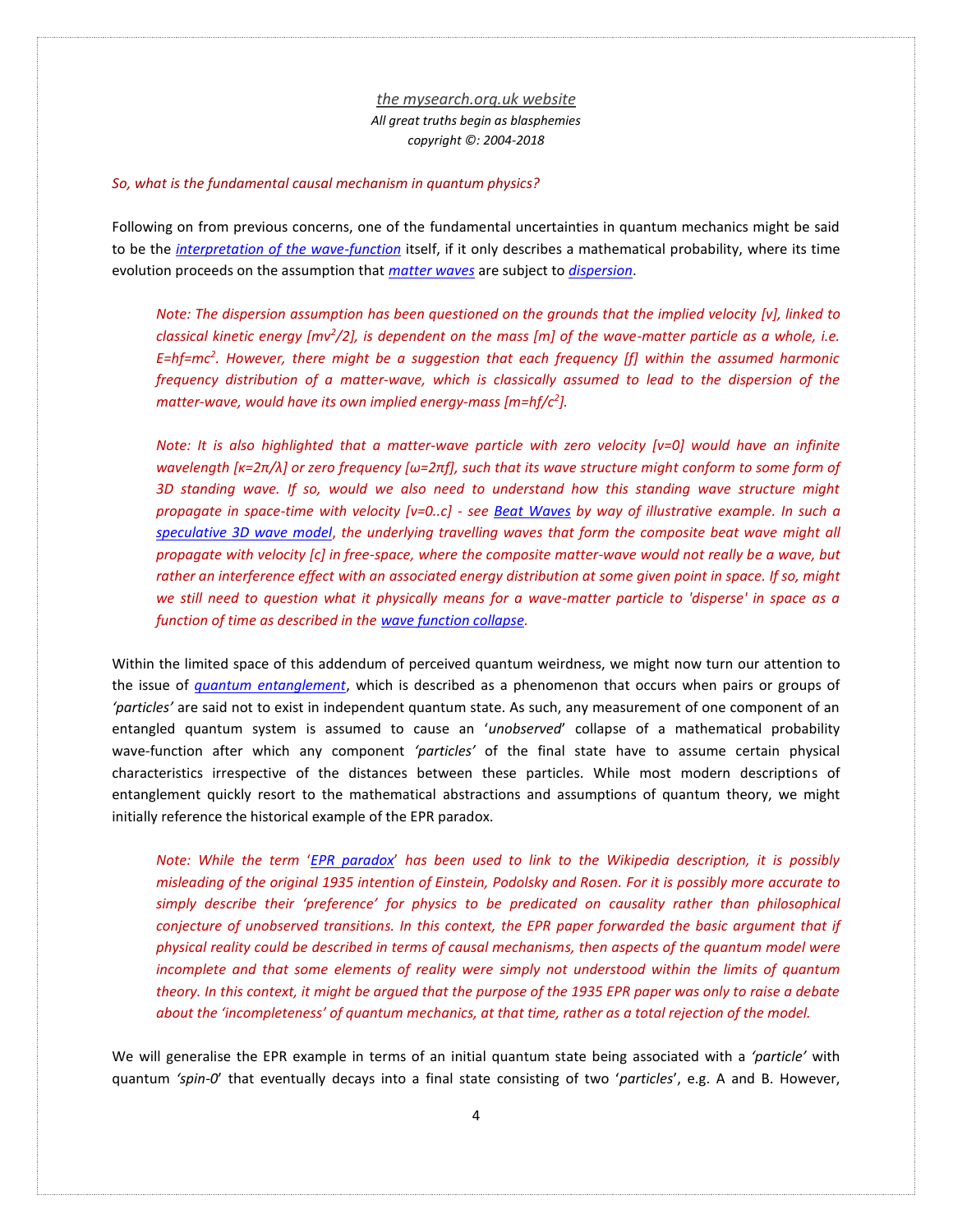because the initial state *'particle'* had a quantum '*spin*' of 0, the final state '*particles*' are required to have quantum '*spin*' of [±1/2].

*Note: The idea of 'quantum spin', when considered as a 'particle', is highlighted because its physical description is itself an issue of some confusion, although these issues will not be detailed at this point. However, an example based on quantum spin can lead to complications, if it is simply stated that the final state of spin of [±1/2] is required by the conservation law of quantum spin. The reason being that there is no direct conservation law of quantum spin, only a rather complicated association* with '*intrinsic [angular](https://en.wikipedia.org/wiki/Spin_(physics))  [momentum](https://en.wikipedia.org/wiki/Spin_(physics))', which is said to be conserved by the final state of the quantum system.*

Again, there is an '*unobserved*' process between the initial and final state of the quantum system, which quantum theory describes in terms of a conceptual superposition wave-function that collapses, on measurement, into the final state. However, the following video is possibly one of the better, i.e. simpler, explanations of the basic measurement process, although it is unclear whether the final quantum explanation can really be described as a causal mechanism – see *[Quantum Entanglement & Spooky Action at a Distance](https://www.youtube.com/watch?v=ZuvK-od647c)*. However, this video has made reference to a number of issues surrounding quantum entanglement, which possibly need some further explanation, e.g. *[hidden variables](https://en.wikipedia.org/wiki/Hidden-variable_theory)* and *[Bell's inequality theorem](https://en.wikipedia.org/wiki/Bell%27s_theorem)*. However, before considering such issues, it might be useful to simply state that few physical systems, even classical ones, are completely *'unentangled'* when required to conform to the laws of physics. So, in the case of the EPR example, the initial state is required by given conservation laws to create a final state where the overall spin neutrality is preserved. In this context, we might initially assume that while the process from the initial state of spin-0 to a final state of spins of  $[\pm 1/2]$  remains '*hidden*', there may be some underlying causal mechanism that does not require any '*spooky action at a distance*', although the video tries to explain why the quantum example may be different.

*Note: While the video provides some insight to the complexity of the EPR example based on the notion of quantum spin, it does not really explain the abstract notion of quantum spin and its causal relationship with angular momentum. Equally, the complexity of statistical issues within Bell's Inequality Theorem are not highlighted, let alone explained. Finally, the description also appears biased towards the general idea of an electron with spin being a 'particle' rather than a wave, such that we might need to still ask how a wave would spin? In this context, we might first need to understand the wave structure of an electron before we could really understand the nature of what might be measured. Likewise, while it suggests that [local-hidden](https://en.wikipedia.org/wiki/Local_hidden-variable_theory)  [variables](https://en.wikipedia.org/wiki/Local_hidden-variable_theory) cannot explain the random probability of the measurements, it does not explain how the correlation of the outcome is achieved.*

Again, the average reader invariably runs up against ever-mounting technical details associated with all the various measurement procedures and assumptions, such that it can become near impossible to know what may be speculative inference as opposed to a proved fact. Irrespective of this issue, we are ultimately asked to accept an explanation where causality is essentially non-local, i.e. appears to requires some form of synchronisation that is independent of spatial separation, but which does not violate the speed of light [c] postulate of special relativity. How this might be achieved appears subject to so much speculation that it is almost impossible to assess whether there is any consensus on this issue, let alone whether there is any substantive evidence in support of any causal mechanism.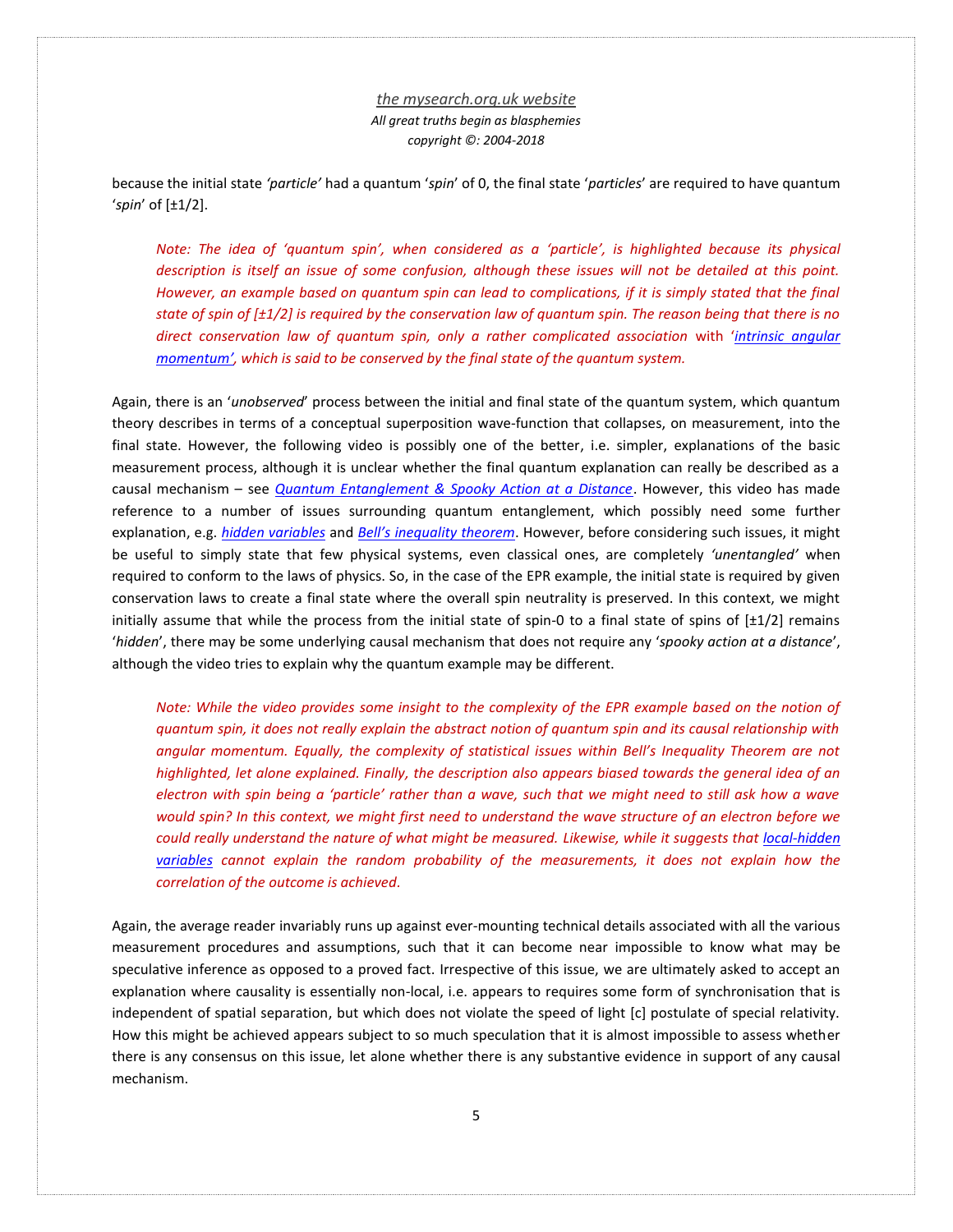*Note: This situation might be considered problematic if the correlation of the final state of a quantum system cannot be linked to a causal mechanism, as science might then be left open to all manner of [philosophical interpretation,](http://www.mysearch.org.uk/website1/html/616.Interpretations.html) as appears to be the case, including [metaphysical speculation.](https://en.wikipedia.org/wiki/Quantum_mysticism) If so, we might realise why so many are still seeking an alternative theory grounded in cause and effect.*

While it will be re-iterated that the points of concern, or simply personal confusion, raised through the entire discussion and summarised in this addendum are not intended as a rejection of the quantum model, they still question whether this model is a complete description of physical reality. Of course, in some respects, the completeness of the quantum model has long been questioned in terms of the apparent incompatibility with relativity, not least, in the fundamental description of space-time. For the large-scale *[cosmological model](http://www.mysearch.org.uk/website1/html/364.Concordance.html)* based on *[general relativity](http://www.mysearch.org.uk/website1/html/254.General.html)* requires the universe to be little more than *[empty space](http://www.mysearch.org.uk/website1/html/628.Space.html)*, where the present-day *[energy-density](http://www.mysearch.org.uk/website1/html/401.Calculator.html)* is estimated to be 8.53\*10<sup>-10</sup> joules/m<sup>3</sup>. However, only 4% of this total can be attributed to any known mass particle, i.e. 3.41\*10<sup>-11</sup> joules/m<sup>3</sup>, which would convert to a mass-density of  $\simeq$ 10<sup>-28</sup> kg/m<sup>3</sup>. In contrast, quantum physics appears to suggest that every point of space might be modelled as a *quantum [oscillator](http://www.mysearch.org.uk/website3/html/26.Perspective.html)*, which then leads to a potential quantum energy-density in the order of the Planck energy density, i.e. 4.6\*10<sup>113</sup> J/m<sup>3</sup>. At face value, we appear to have an energy discrepancy that differs by 120 orders of magnitude!

#### *What other contradictions might be cited?*

Of course, there are also the obvious differences between classical physics and quantum field theory (QFT) in terms of its descriptions of various quantum fields, although the physical reality of these fields is still subject to much debate. However, there is also a perceived contradiction, or semantic confusion, in a *[quantum field](http://www.mysearch.org.uk/website1/html/588.QFT.html)* description that retains both *field [and particle concepts](http://www.mysearch.org.uk/website1/html/557.Concepts.html)*, e.g.

# *QFT defines 12 fundamental quantum fields for fermions, i.e. 6 quarks and 6 leptons, and another 12 fundamental fields for bosons, not forgetting the 1 for the Higgs boson.*

So, within the composite description of Quantum Electro-Dynamics (QED), Quantum Chromo-Dynamics (QCD) and Electro-Weak Theory (EWT), we have the seemingly ambiguous description that requires *'conceptual'* point-mass particles, e.g. electrons, as well as an array of unobserved quantum fields. However, within this array of '*conceptual*' quantum fields, the semantics of *'particles'* is still used to described '*conceptual*' force-carrier particles, e.g. bosons. While some might rightly challenge the over emphasis on the word '*conceptual*', the concern being raised is that any description of physical reality within the quantum model might appear to be predicated on only mathematical probability, where further debate reduces to one of ontological or epistemological preference.

*Note: In the current context, ontological is used to describe what things are, while epistemological is used to define what we think things are. As such, an ontological model would be more orientated to a physical cause and effect description, while an epistemological model might be more orientated toward mathematical abstraction.*